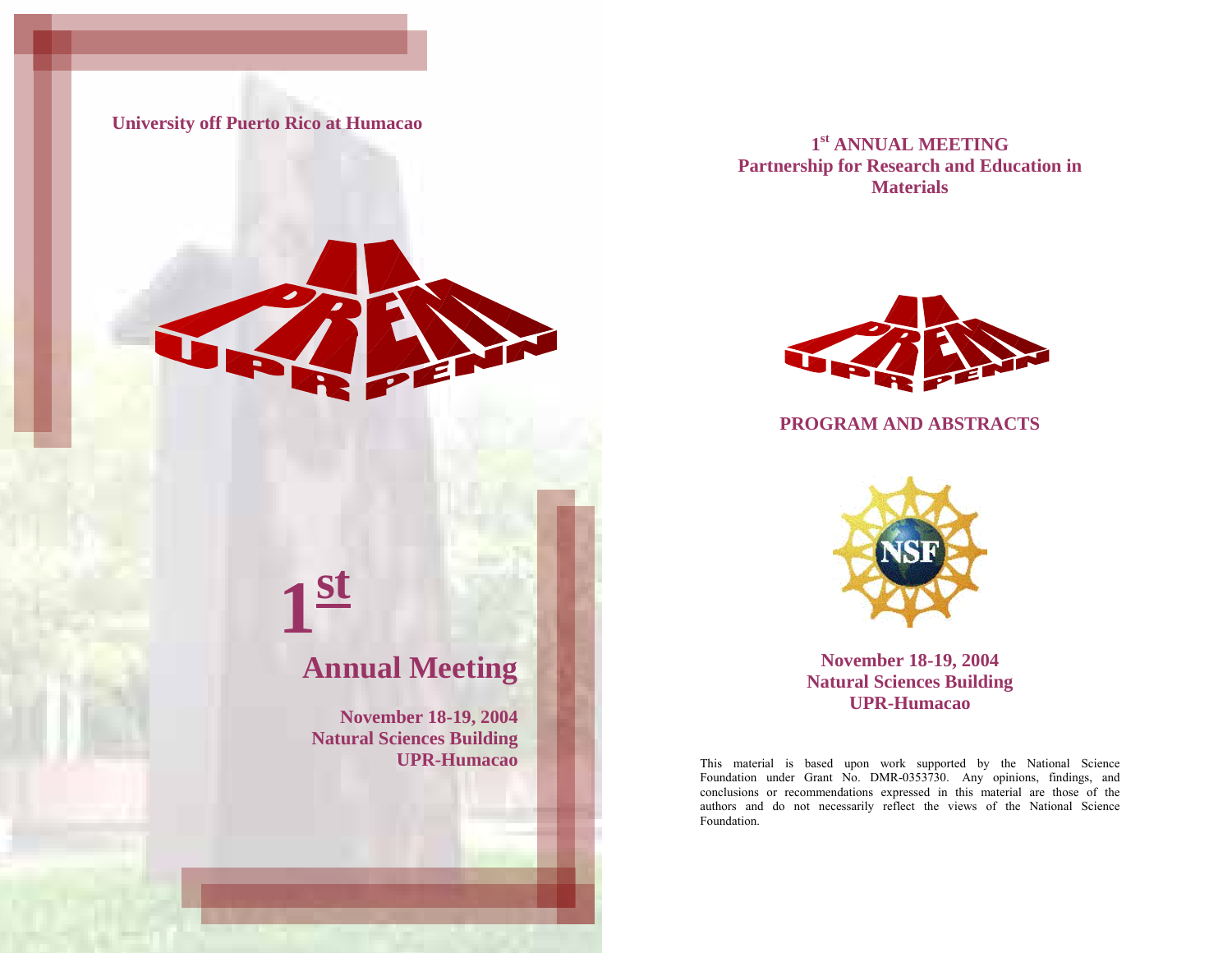

**1st ANNUAL MEETING Partnership for Research and Education in Materials** 

## **PROGRAM**

#### *Thursday, November 18, 2004*

| $9:00 - 9:30$ am   | <b>Registration</b> (coffee)                                                                                                                                                                                                                                                      |
|--------------------|-----------------------------------------------------------------------------------------------------------------------------------------------------------------------------------------------------------------------------------------------------------------------------------|
| $9:30-10:00$ am    | Welcome                                                                                                                                                                                                                                                                           |
| $10:00 - 11:00$ pm | <b>PREM Progress Report</b>                                                                                                                                                                                                                                                       |
| $11:00 - 12:00$ pm | Idalia Ramos, PI UPR-H<br>Ramón Rivera Ocasio, Educational Coordinator<br>UPR-H<br><b>Andrew McGuie, PENN</b><br><b>Research Teams Presentations</b><br>11:10-11:40 A. Guadalupe UPR-RP and E. Vega<br>UPR-H<br>11:40-12:10 L. Blum UPR-RP, P. Moore USinP<br>and M.L. Klein PENN |
| $12:10 - 1:15$ pm  | Lunch at UPR-H Cafeteria                                                                                                                                                                                                                                                          |
| $1:30-2:30$ pm     | <b>Research Teams Presentations (Continuation)</b>                                                                                                                                                                                                                                |
|                    | $1:30-2:00$ W. Otaño UPR-C<br>2:00-2:30 J. Sotero UPR-H, A. Suresh PENN<br>and J. Santiago PENN                                                                                                                                                                                   |
| $2:30-3:00$ pm     | <b>Coffee Break</b>                                                                                                                                                                                                                                                               |
| $3:00-4:00$ pm     | <b>Research Teams Presentations (Continuation)</b>                                                                                                                                                                                                                                |
| $4:00-4:30$ pm     | 3:00-3:30 N. Zimbovskaya UPR-H<br>٠<br>3:30-4:00 P. Moore USinP<br><b>Visit Laboratories</b>                                                                                                                                                                                      |
| $4:30 - 5:30$ pm   | <b>Students Posters Session (Natural Science Building)</b>                                                                                                                                                                                                                        |
| Hall)              |                                                                                                                                                                                                                                                                                   |
| 5:30 <sub>pm</sub> | <b>Closing (Videoconference Room)</b>                                                                                                                                                                                                                                             |



**1st ANNUAL MEETING Partnership for Research and Education in Materials** 

## **PROGRAM**

#### *Friday, November 19, 2004*

9:00- 9:30 am Registry (Coffee) 9:30- 10:30 am Research Teams Presentations (Continuation)  $\blacksquare$  9:30-9:50 N. Pinto UPR-H, A.T. Johnson PENN and A. MacDiarmid PENN  $\mathbf{r}$ 9:50- 10:10 R. Furlan UPR-H and J. Santiago PENN **10:10- 10:30 I. Ramos UPR-H and J. Santiago** PENN 10:30- 11:30 am Advisory Committee Meets to Write Report 11:30- 12:00 pm Evaluation and Closing 12:00-1:15 pm Lunch 1:30 pm Transportation from UPR-H to Old San Juan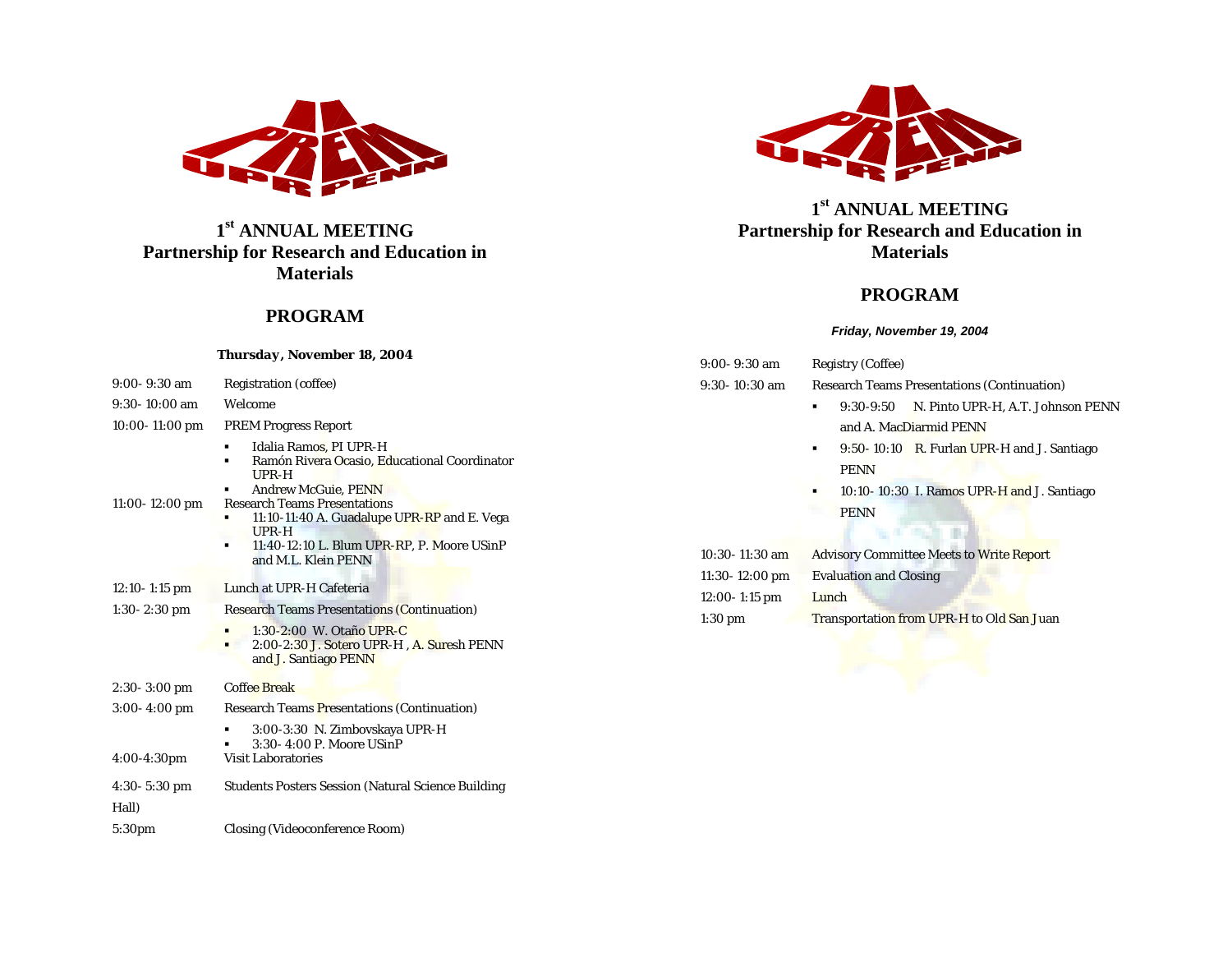## **FACULTY ORAL PRESENTATIONS**

#### Esther Vega

## **DESIGN OF A DNA BIOSENSOR TO DETECT BACTERIA IN THE ENVIROMENT**

## Ana Guadalupe<sup>1</sup> and Esther Vega<sup>2</sup>

1 Department of Chemistry, University of Puerto Rico at Rio Piedras <sup>2</sup> Department of Biology, University of Puerto Rico at Humacao

The purpose of this project is to design an array DNA probe to detect fecal coliforms in water and *Salmonella* in foods. Two phases of this project are described in this work: the sequence design and the probe design. In terms of the sequence design we have been working designing short DNA sequences to detect *lacZ* and *lamB* for coliforms and *Hin*, *InvA*, *OmpC* and *Sdfl* for *Salmonella*. From twelve sequences design for coliforms, only six hybridize exclusively with coliforms. For *Salmonella*, preliminary work in terms of the design of these sequences indicates that these genes for *Salmonella* are important in the detection of these organisms as shown by PCR. However, the primers used in PCR were longer (21-mer). When shorter primers were designed to detect the target genes, although computer simulated hybridization indicates that the sequences were only able to hybridize with *Salmonella*, preliminary work in the laboratory indicated that the sequences tested are able to hybrize with DNA from other organisms. Other sequences will be tested to find those able to hybridize only with *Salmonella*. In terms of the probe design we have been able to detect by Osteryoung Square Wave Voltammetry the hybridization of Ferrocene and Ruthenium Oligonucleotides in the Probe Film. The probe was prepared when succimide ester-polysterene-succinimide ester 5% (w/v) in 1,1,2trichloroethane was spin-coated over a gold substrate. The polymer films were immersed in the Am-oligonucletide solution (pH 9.6) and were left for 24 hours at 4 0C. Then the polymer films were rinsed with deionized water-PBS buffer-deionized water and were placed in a vacuum line overnight. Complementary DNA sequence to the oligonucleotide immobilized on the surface had been electrochemically labeled. We have been able to detect the hybridization between a 16-mer sequence for gene *lamb* and its complementary sequence specific for fecal coliforms, the detection ds-DNA for the gene *Hin* involve in the control of phase variation for *Salmonella* species and the detection of both sequence in the same hybridization event.

## Lesser Blum **ANALYTICAL MODEL FOR TOROIDAL IONIC CHANNELS SCALING THEORY**

L. Blum and A. Enriquez

Department of Physics, University of Puerto Rico at Río Piedras

Ionic channels are complex systems which are driven by electrostatic interactions. Understanding the permeation of ions through the channels is a challenging proposition because of the complexity of the system, in which we have the channel, the ions and the water: Simple yet robust theories are very useful in studying the influence of different parameters in the permeation problem.

A simple analytical solution of the linear Poisson-Boltzmann and the MSA equations was found for a model of an ionic channel consisting of a charged general torus. The results are encouraging as compared to Monte Carlo simulations. Several ways of improving this solution are suggested by the simulation results. The idea is always to interpolate between low density, high temperature and high density, low temperature situations, which are always known.

A recent member of the asymptotic state family is the water-glass: We have solved analytically this model for tetrahedral water. It yields excellent agreement with computer simulations and experimental structure functions for liquid water. This result coupled to the analytical channel theory makes it possible to study the behavior of ionic solutions in model channels.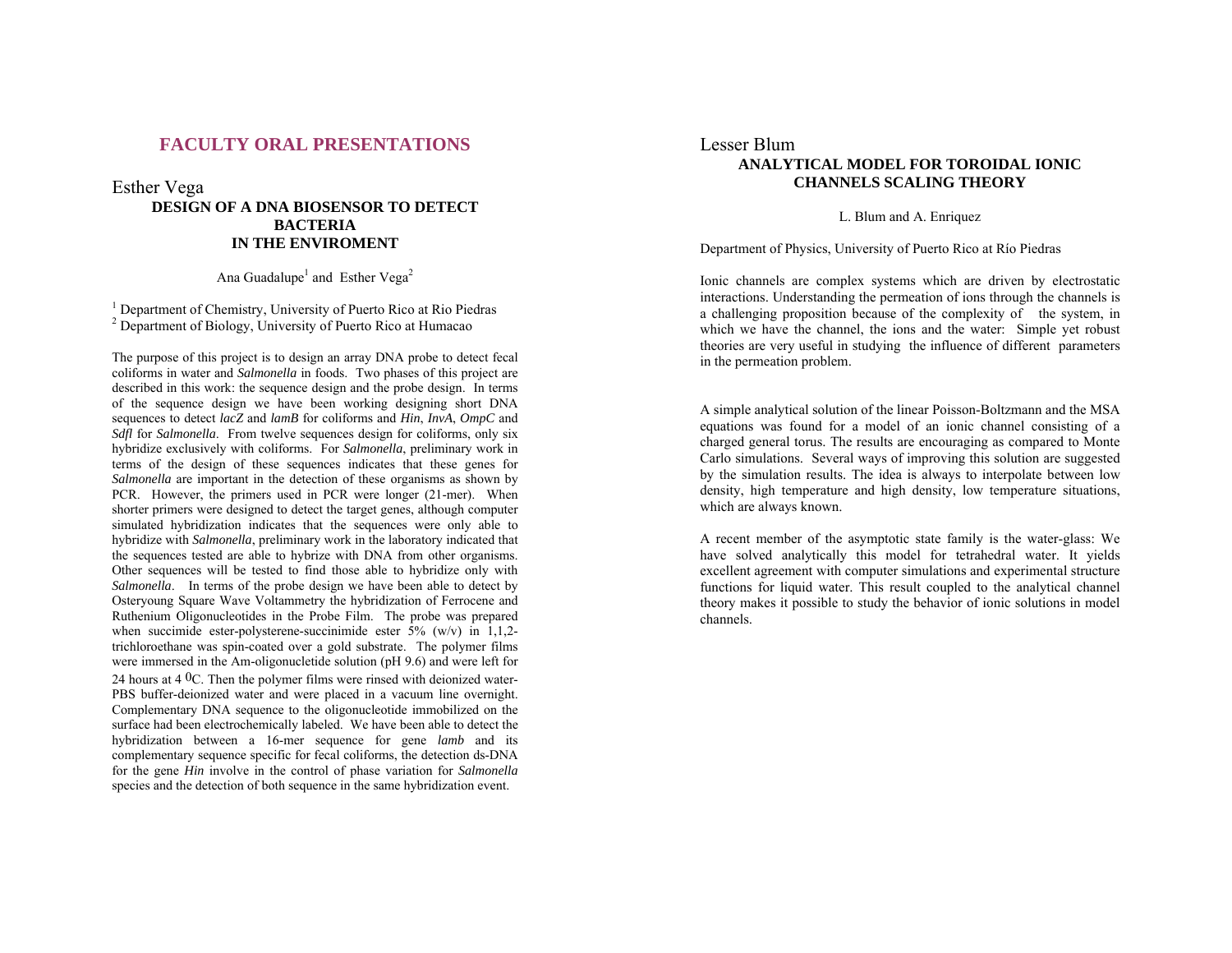## Wilfredo Otaño

#### **PHYSICAL VAPOR DEPOSITION OF BORON NITRIDE AND ALUMINUM NITRIDE: FROM THIN FILMS TO NANOSTRUCTURES**

Wilfredo Otaño, Víctor M. Pantojas and Carlos Ortiz,

Department of Mathematics-Physics, University of Puerto Rico at Cayey

Boron nitride (BN) and aluminum nitride (AlN) are fascinating materials where the combination of structure, composition and bonding produces unique properties. Group III nitrides in general, and BN and AlN in particular, are important technological materials due to their mechanical, thermal and optical properties and their potential to be used in important electronic applications. Physical vapor deposition methods have been successful in the deposition of nitride thin films as s result of their flexibility to provide energetic bombardment to the growing film, while at the same time providing the necessary substrate temperature and chemistry. Resent efforts directed to control the characteristicsproperties relationship of AlN and BN thin films will be presented. In particular, the effects of hyperthermal ion bombardment on growing films prepared by rf magnetron and ion beam assisted deposition systems will be discussed.

Another goal of our research group, in early stages of development, is the study of the relationship between the nanoscale crystalline dimensions of the BN and AlN thin films and important properties of these two materials. The synthesis of nanoscale BN and AlN is also being complemented with an exploration component for the formation of BN nanotubes and AlN nanorods using sputtering deposition techniques. Preliminary efforts in those directions will be presented.

## José Sotero

## **SIMULATION OF FLUID FLOWS IN MEMS**

José O. Sotero-Esteva<sup>1</sup>, Wendell Rosado<sup>1</sup> and Jorge J. Santiago-Avilés<sup>2</sup>

1. Department of Mathematics, University of Puerto Rico at Humacao.

<sup>2</sup>. Department of Electrical and Systems Engineering, University of Pennsylvania.

The goal of our group is to study and ilustrate fluid flows in MEMS devices by means of numerical simulations. The simulations will provide information for scientific research as well as produce graphical and software material for PREM education and outreach efforts. It is well known that traditional models for macroscopic fluid flows based on Navier Stokes equations do not apply to micro-nano scales. For liquid flows, the increased importance of boundary conditions, surface tension gradients and hydrophobic or hydrophilic characteristics of the material have to be considered among others. In this work special attention will be given to interactions due to the porous nature of the ceramics (LTCC) used by other groups of the PREM project. Other researchers who work with LTCC have found a significant influence of these properties on wet fluid flows in mesosystems [1].Numerical methods for simulations in these scales may be divided into two main categories: discrete (atomistic) and continuum [2]. Discrete methods based on molecular dinamics can be combined with Monte Carlo methods to decrease their computational efficiency. But even with those improvements discrete methods are highly computationally intensive and may not be practical for flow simulation through an entire system. Continuum methods may be based on finite elements methods or meshless methods. They generally computationally efficient and easier to implement, specially with the use of simulation software such as ANSYS or other software libraries. But these methods may fail in complex geometries with abrupt turns. Therefore, efforts will be made to combine both approaches, using the continuum methods on regions were it can be safely used and discrete methods elsewere.

[2] Karniadakis, G.; Beskok, A, **Micro Flows Fundamentals and Simulation**, Springer Verlag Ed., 2002, ISBN 0-387-95324-8

<sup>[1]</sup> Ibañez-García, N.; Alonso Camacho, J.; Mendes Rocha, Z.; Góngora-Rubio, M., **Wet Chemical Analysis Mesosystems by Means of (LTCC) – Green Ceramic Tape Technology**, Ibersensor 2004, October 2004, Puebla, Mexico (submitted to Acta Mexicana de Ciencia y Tecnología).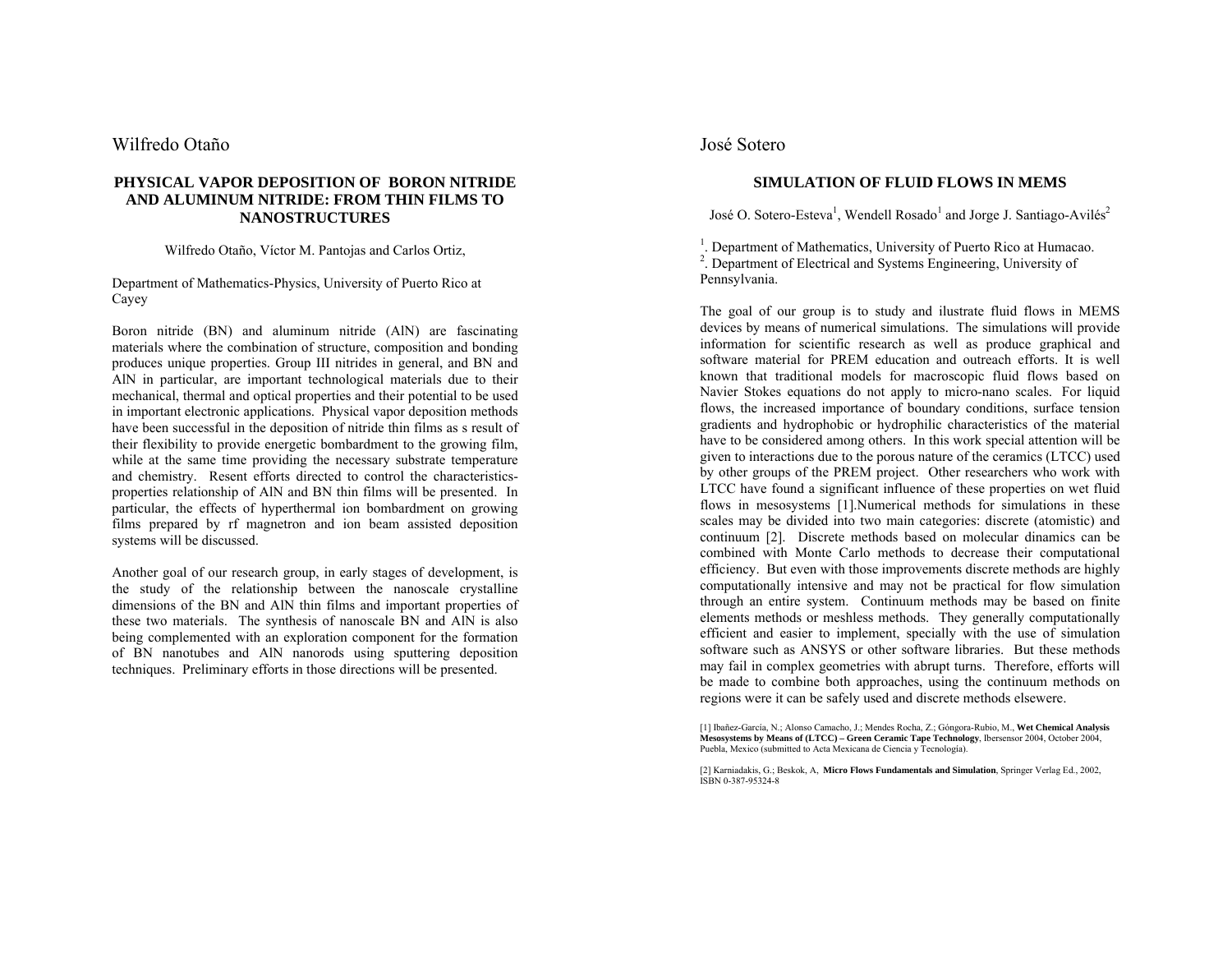## Natalya A. Zimbovskaya

## **ON THE ELECTRONIC TRANSPORT IN CONDUCTING POLYMERIC WIRES**

Natalya A. Zimbovskaya

#### Department of Physics, University of Puerto Rico at Humacao

Nonlinear current-voltage characteristics were recently observed in experiments on the electrical characterization of doped polyanine-based nanofibers. A theoretical analysis of the conductance in the polymeric nanofibers is presented. The analysis is based on the model of a granulated metal, so the polymeric material is treated as a network of metallic-like domains made out of densely packed polymeric chains embedded in amorphous array of disordered chains. Assuming the electronic transport to be provided by the electron tunneling between the metallic grains through the intermediate resonance states, the theory of conductance in molecular wires is employed to calculate the tunneling current. It is shown that nonlinear features in the I-V curves could appear when the coupling of the grains to the intermediate bridge state is weak enough. Obtained results are in agreement with the experiments.

## Preston B. Moore

## **MOLECULAR DYNAMICS SIMULATION OF ION CHANNELS**

Preston B. Moore

Department of Physics, University of the Sciences in Philadelphia

Membranes and integral membrane proteins are critical to life. However, the fundamental structure, dynamics and processes of these molecular structures are not fully understood. The seminar will present results from molecular dynamics simulations on membranes and membrane systems. Molecular dynamics simulations have been shown to be effective in our understanding of these complex systems, which is one of many computational chemistry methods that have become vital component of contemporary research. Results from different simulations demonstrating the types of structural and dynamics information that can be obtain from these calculations will be presented. Specifically, the simulation results will range from an idealized ion channel to an atomisticly detailed calculation. The idealized simulation includes the basic components of the ion channel such as ions, and a tube to represent the ion channel. The fully atomistic calculation consists of the VPU protein (which is a protein produced by the HIV-1 virus) which forms an ion-channel, embedded in a lipid bilayer.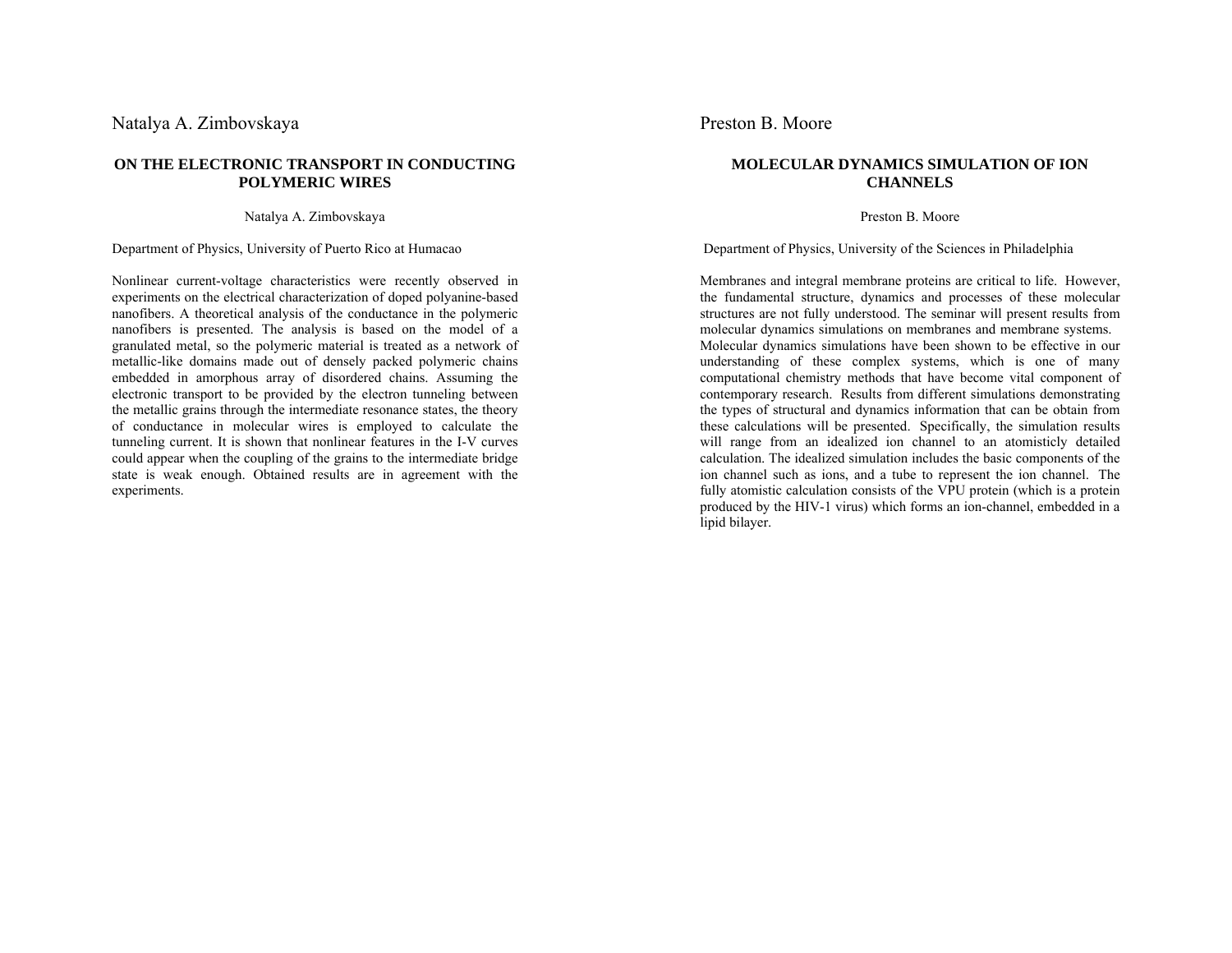Nicholas Pinto

## **PREPARATION AND ELECTRICAL CHARACTERIZATION OF CONDUCTING POLYMER NANOFIBERS, NANOTUBES AND MICROSPHERES**

Nick Pinto<sup>1</sup>, Alan G. MacDiarmid<sup>2</sup> and Alan  $T$ . Johnson $3$ 

1 Department of Physics, University of Puerto Rico at Humacao

<sup>2</sup> Department of Chemistry, University of Pennsylvania

<sup>3</sup> Department of Physics, University of Pennsylvania

A brief overview of the research projects undertaken under the CIRE program will be presented and include the electrospinning process to prepare polymer nanofibers and their characterization. A new method of preparing doped polyaniline nanotubes and microspheres will be discussed. Electrical resistance of pressed pellets of the polymer were measured as a function of temperature and compared to the resistance of thin films made of the same polymer. We will also present preliminary results on field effect transistors (FET) based on pentacene thin films. Our goal is to be able to prepare nanofibers of this material via electrospinning for use in one dimensional organic FET's.

## Rogerio Furlan

#### **STUDY OF MICROFLUIDIC OSCILLATORS**  Rogerio Furlan<sup>1</sup>, Idalia Ramos<sup>1</sup>, and

Jorge J. Santiago-Avilés<sup>2</sup>

<sup>1</sup> Department of Physics, University of Puerto Rico at Humacao <sup>2</sup> Department of Electrical and Systems Engineering, University of Pennsylvania

In this research we are developing fabrication methods and monitoring the performance of microfluidic oscillators. These devices are formed by microchannels with rectangular cross sections and contain one input (supply) and two outputs ports. Part of the output flow (gas or liquid) is injected to control inputs (using feedback channels). This feedback causes the movement (oscillation) of the main flow inside the structure. These devices have been used in our group as sensors and actuators. Different types of structures have been defined in PMMA (Lucite) using a CNC milling machine, thick photoresist (SU-8), green tape (LTCC, Dupont) using micromolding, and in quartz substrate and sintered LTCC using thermal laser milling. For operation with different types of gases we observed that the typical variation of the frequency with volumetric flow presents a range close to thousands of Hz. Also, we found indication of a possible second order dependence of the oscillation frequency with the viscosity for different types of fluids (including liquids), an effect that is under investigation.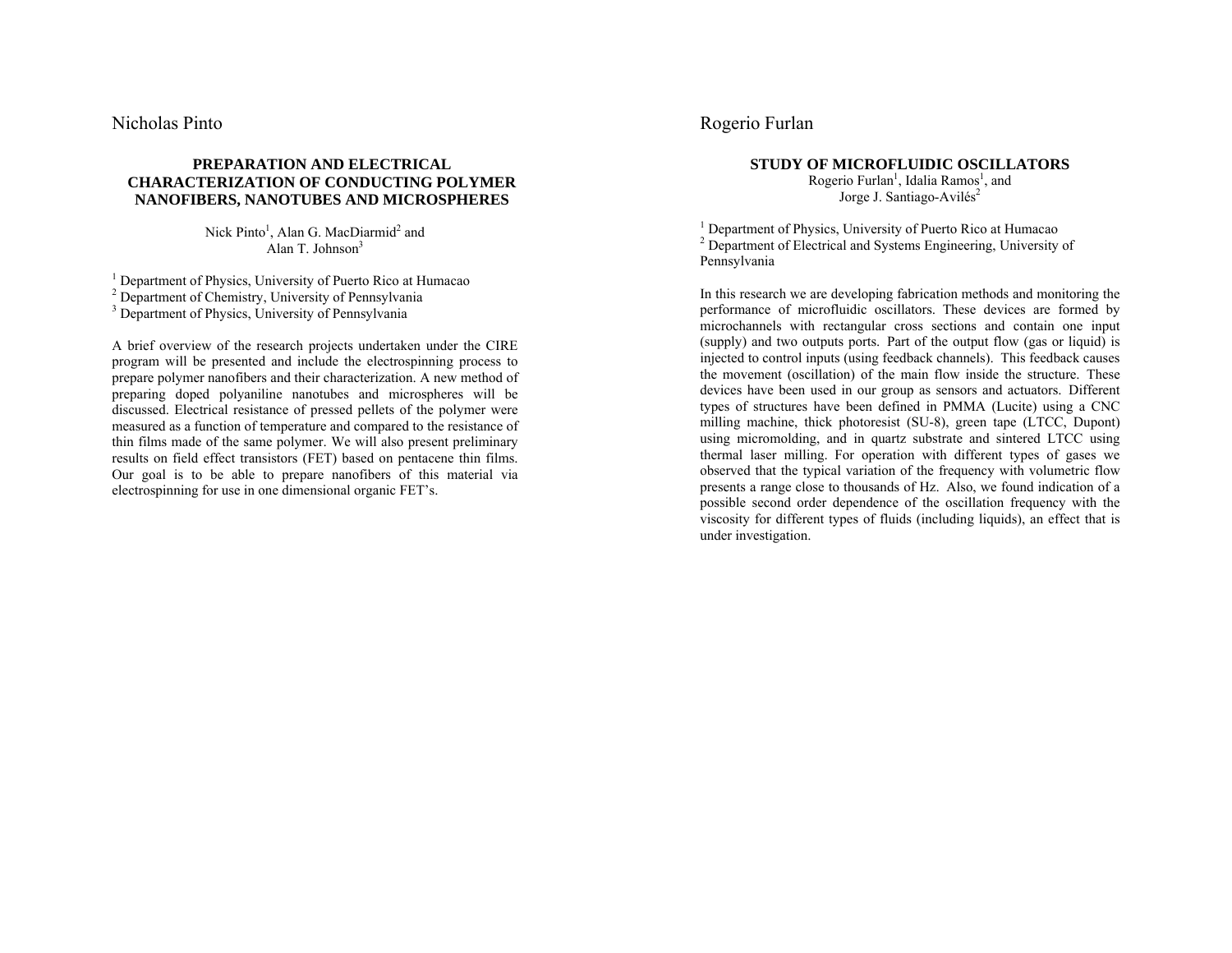## Idalia Ramos

#### **ELECTROSPUN TIN OXIDE NANOFIBERS**

Idalia Ramos<sup>1</sup>, Rogerio Furlan<sup>1</sup>, Nicholas J. Pinto<sup>1</sup>, Jorge Santiago- $Avil\acute{e}s^2$ 

<sup>1</sup> Department of Physics, University of Puerto Rico at Humacao 2 Department of Electrical and Systems Engineering, University of Pennsylvania

Ultrafine tin oxide (SnO2) fibers in the rutile structure, with diameter ranging from 100nm to several microns, were synthesized using electrospinning and metallorganic decomposition techniques. Fibers were electrospun using two different precursor solutions. The first is a mixture of mixture of pure  $SnO<sub>2</sub>$  sol made from  $SnCl<sub>4</sub>$ :  $H<sub>2</sub>O$ :  $C<sub>3</sub>H<sub>7</sub>OH$ :  $2-C<sub>3</sub>H<sub>7</sub>OH$  at a molar ratio of 1:9:9:6, and a viscous solution made from poly(ethylene oxide) (PEO) and chloroform CHCl<sub>3</sub> at a ratio of 200mg PEO/10mL CHCl<sub>3</sub>. The second solution contains Dimethyldineodecanoate Tin  $C_{22}H_{44}Sn$  and a viscous solution made from 100mg PEO/CHCl<sub>3</sub>. The as deposited fibers were sintered at 400, 500, 600, 700 and 800°C in air for two hours. Scanning electron microscopy (SEM), Scanning probe microscopy (SPM), X-ray diffraction (XRD), Raman microspectrometry and x-ray photoelectron spectroscopy (XPS) were used to characterize the sintered fibers and elucidate the chemical reaction during sintering. The results showed that up to the sintering temperature of 700°C, the synthesized fibers are composed of  $SnO<sub>2</sub>$ . X rays photoelectron spectroscopy was found to reflect the complicate chemical changes caused by the sintering process. The results showed that the fibers are composed of  $SnO<sub>2</sub>$  and that the  $SnCl<sub>4</sub>$  precursor led to better results in terms of uniformity/continuity of the fibers.

## **POSTER PRESENTATIONS**

**P1** 

## **STUDY OF LASER MILLING OF SINTERED LTCC AND QUARTZ SUBSTRATES FOR MICROFLUIDIC APPLICATIONS**

Miguel Perez Tolentino<sup>1</sup> Mentors: Rogerio Furlan<sup>1</sup>, Idalia Ramos<sup>1</sup>, and Jorge J. Santiago-Avilés<sup>2</sup>

<sup>1</sup> Department of Physics, University of Puerto Rico at Humacao <sup>2</sup> Department of Electrical and Systems Engineering, University of Pennsylvania

There are many microstructures with no moving parts that can be defined using sealed microchannels/microcavities. For example, we are interested in the development of microfluidic oscillators to be used as sensors and actuators. The definition of this type of structure in a substrate by means of laser milling represents a simple and fast process for applications that require critical dimensions of hundreds of microns. Thus, in this work we explored the use of this technique to obtain microfluidic oscillators in quartz and sintered LTCC (DuPont 951AT) substrates. The characteristics of the obtained microchannels were analyzed in terms of depth, profile, and defects. Laser milling was performed through an X-660 Laser Platform (Universal Laser Systems,  $60 \text{ W CO}$ , laser, wave length of  $10.6$ µm) operating in the raster mode. The samples were analyzed by using a profilometer and an optical microscope. Practical structures with microchannels with depths of more than 100 µm were obtained in tens of seconds. For a same power and laser speed the microchannels milled in quartz substrates resulted deeper and could be defined without defects on the bottom (cracks). These defects, caused by thermal stress were observed for all samples milled in sintered LTCC.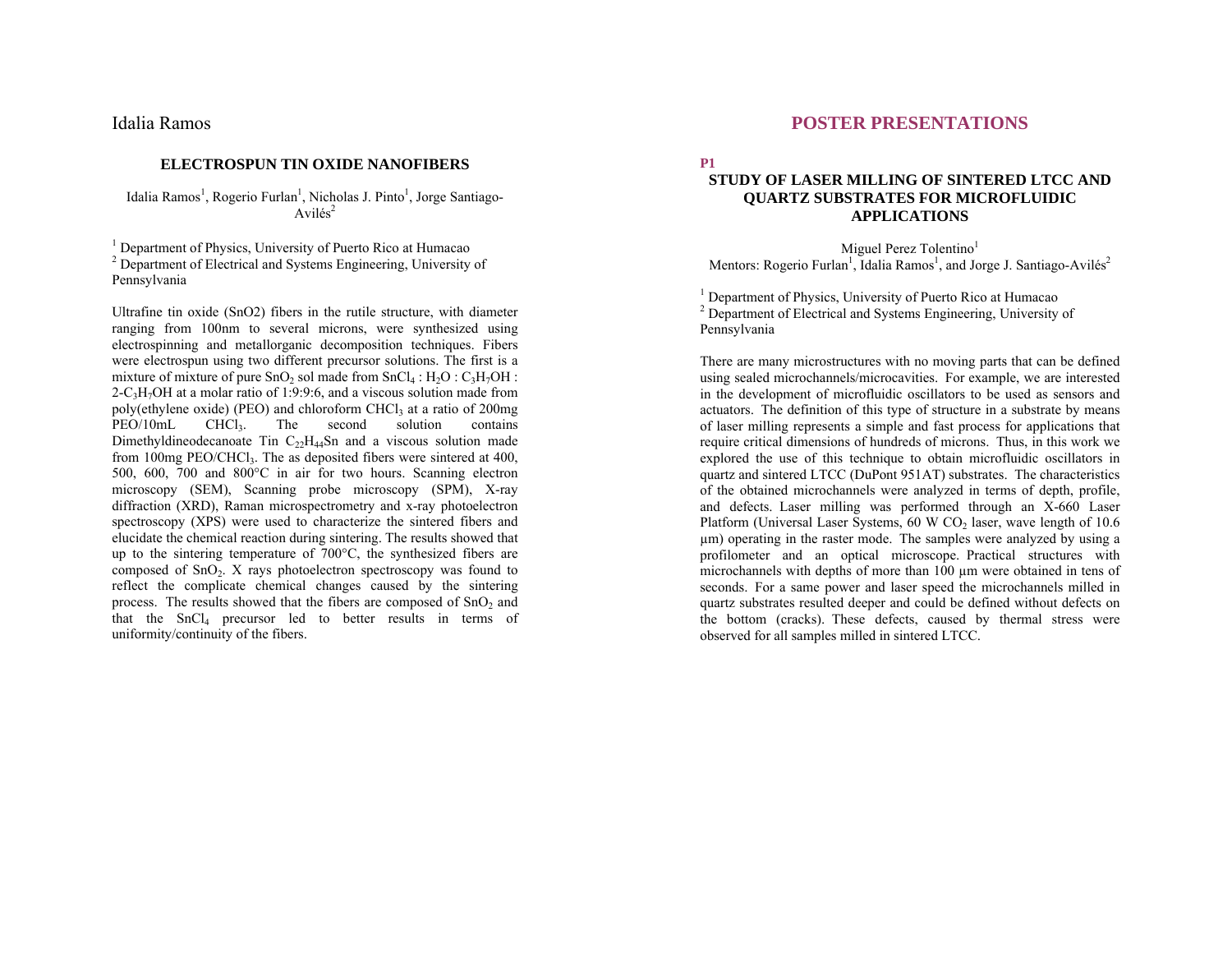## **SEALING AND TESTS OF MICROFLUIDIC OSCILLATORS IMPLEMENTED IN TRANSPARENT SUBSTRATES**

Jose Manuel Castillo Colon<sup>1</sup> and Josean Paulino Sustache<sup>1</sup> Mentors: Rogerio Furlan<sup>1</sup>, Idalia Ramos<sup>1</sup>, and Jorge J. Santiago-Avilés<sup>2</sup>

<sup>1</sup> Department of Physics, University of Puerto Rico at Humacao

<sup>2</sup> Department of Electrical and Systems Engineering, University of Pennsylvania

In this project we are investigating the sealing and performance of microfluidic oscillators fabricated in transparent substrates. Microfluidic oscillators are devices formed with microchannels that can be used as sensors and actuators. These microfluidic oscillator structures were defined directly on quartz substrates using thermal laser milling or in thick photoresist (SU-8) applied on quartz substrates. The sealing is been studied using transparent thermal adhesive. A test apparatus has been defined using interconnection tubes, a syringe pump and an optical microscope. Tests with alcohol and water based solutions containing microparticles of graphite are being performed.

## **P3**

## **ANALYTICAL MODEL FOR TOROIDAL IONIC CHANNELS**

Results of the Monte Carlo simulations and comparison to the theory in talk

Department of Physics, University of Puerto Rico at Rio Piedras

Ionic channels are complex systems which are driven by electrostatic interactions. Understanding the permeation of ions through the channels is a challenging proposition because of the complexity of the system, in which we have the channel, the ions and the water: Simple yet robust theories are very useful in studying the influence of different parameters in the permeation problem.

A simple analytical solution of the linear Poisson-Boltzmann and the MSA equations was found for a model of an ionic channel consisting of a charged general torus. The results are encouraging as compared to Monte Carlo simulations. Several ways of improving this solution are suggested by the simulation results. The idea is always to interpolate between low density, high temperature and high density, low temperature situations. which are always known.

A recent member of the asymptotic state family is the water-glass: We have solved analytically this model for tetrahedral water. It yields excellent agreement with computer simulations and experimental structure functions for liquid water. This result coupled to the analytical channel theory makes it possible to study the behavior of ionic solutions in model channels.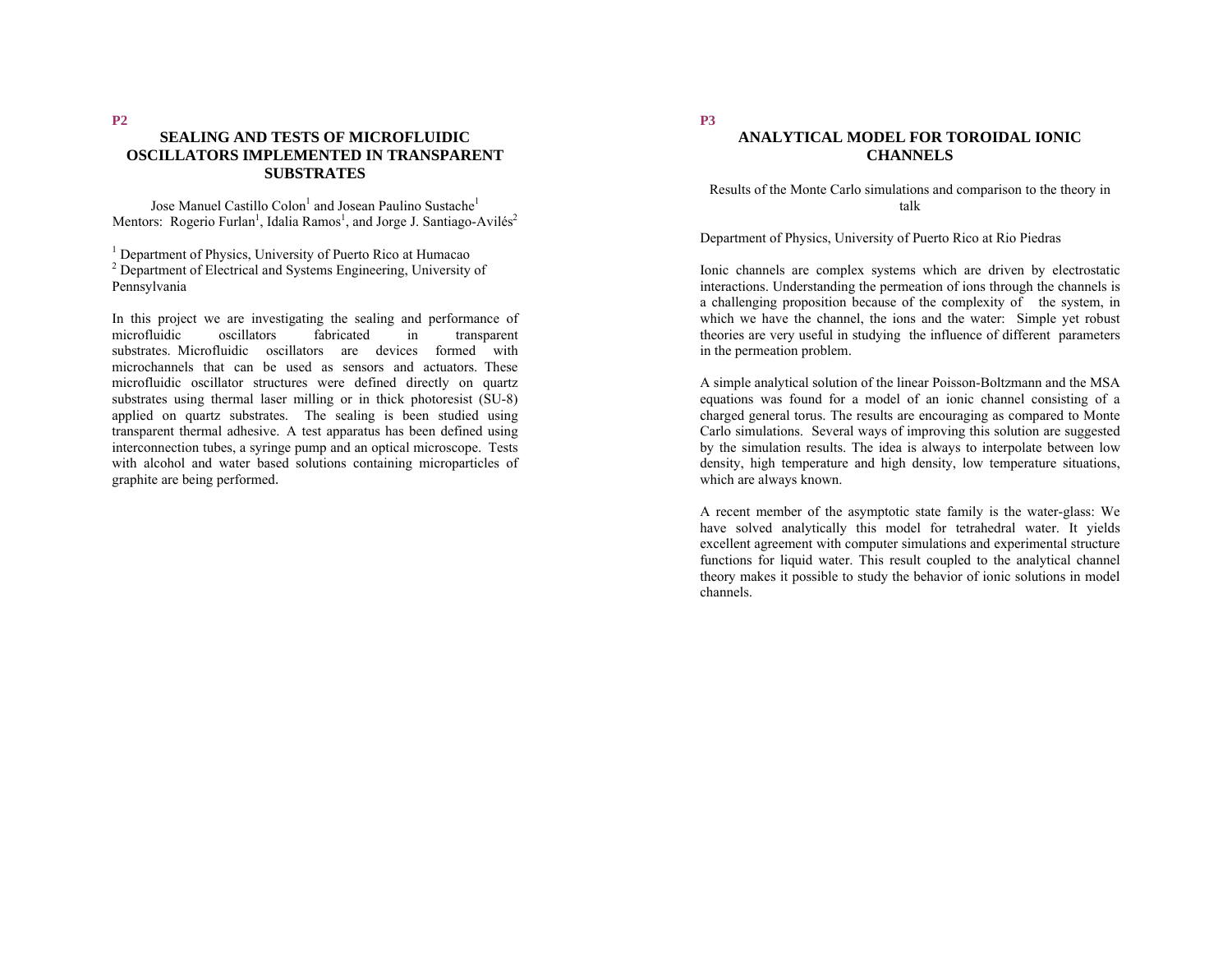# DIELECTRIC PROPERTIES OF Rb<sub>1-x</sub>(NH<sub>4)x</sub>H<sub>2</sub>PO<sub>4</sub> **(RADP) AS A FUNCTION OF TEMPERATURE**

Rosana González Mentor: N. Pinto

Department of Physics, University of Puerto Rico at Humacao

The scope of the work is to investigate the dielectric properties of mixed Rubidium Dihydrogen Phosphate (RDP)/Ammonium Dihydrogen Phosphate (ADP) single crystals. RDP is a ferroelectric material with the ferroelectric transition temperature  $T_c = 146K$  and ADP is an antiferroelectric material with a transition temperature of  $T_n = 147K$ . The phase transition in RDP is believed to be continuous while the phase temperature in ADP is strongly first order.

Slow evaporation at room temperature was the method that we used to prepare mixed single crystals of  $Rb_{1-x}(NH_4)_xH_2PO_4$  from an aqueous solution containing different  $RbH_2PO_4$  (RDP) and  $(NH_4)H_2PO_4$  (ADP) concentrations. The concentrations of ADP studied were  $x = 0.00$ ,  $x =$ 0.12 and  $x = 0.20$ . The crystals had tetragonal symmetry with  $\mathbf{a} = \mathbf{b} \neq \mathbf{c}$ and where **c** is the ferroelectric/anti-ferroelectric axis. The crystals were cut and polished along the crystallographic **a** and **c** axes. Silver metal was vacuum deposited on the polished surfaces of the crystal and electrical contacts were made with gold wire and silver paint. The crystal was then placed in a closed cycle Helium refrigerator and connected to a HP Impedance Analyzer. We present the dielectric properties of RADP as a function of temperature. Our results consist of (1) Polarization as a function of temperature, (2) Dielectric Permittivity (ε′-iε″) as a function of temperature, (3) Hysteresis loops as a function of temperature.

**P5**

## **PREPARATION AND ELECTRICAL CHARACTERIZATION OF POLYANILINE NANOFIBERS, NANOTUBES AND NANOSPHERES**

A. M. Avala<sup>1</sup>, P. Carrión<sup>2</sup> Mentors: M. Ortiz<sup>1</sup>, N. J. Pinto<sup>2</sup> and A.G. MacDiarmid<sup>3</sup>

*1Department of Chemistry,* University of Puerto Rico at Humacao *2Department of Physics,* University of Puerto Rico at Humacao *3Department of Chemistry,* University of Pennsylvania

We report on the preparation and electrical characterization of doped polyaniline nanofibers, nanotubes and nanospheres. These nanostructures of polyaniline were prepared via a template free method of synthesis. Hollow polyaniline (PANi) nanotubes doped with 2-acrylamido-2-methyl-1-propanesulfonic acid (AMPSA) have been synthesized and their electrical resistance measured as a function of temperature. The average length of the nanotubes was in the range  $2 \mu m - 5 \mu m$  and the average diameter was in the range  $200 \text{ nm} - 400 \text{ nm}$ . Current voltage  $(I-V)$ measurements were made as a function of temperature of PANi doped with camphorsulfonic acid (CSA) and 2-acrylamido-2-methyl-1propanesulfonic acid (AMPSA) prepared using the method mentioned above. While the conductivity of AMPSA doped PANi was slightly higher the conduction mechanisms were similar. The polymer synthesis temperature was important in obtaining smaller diameter and longer length fibers. Longer reaction times did not affect the morphology of the nanotubes. Microspheres of polyaniline were also prepared using salicyclic acid as the dopant.

**P4**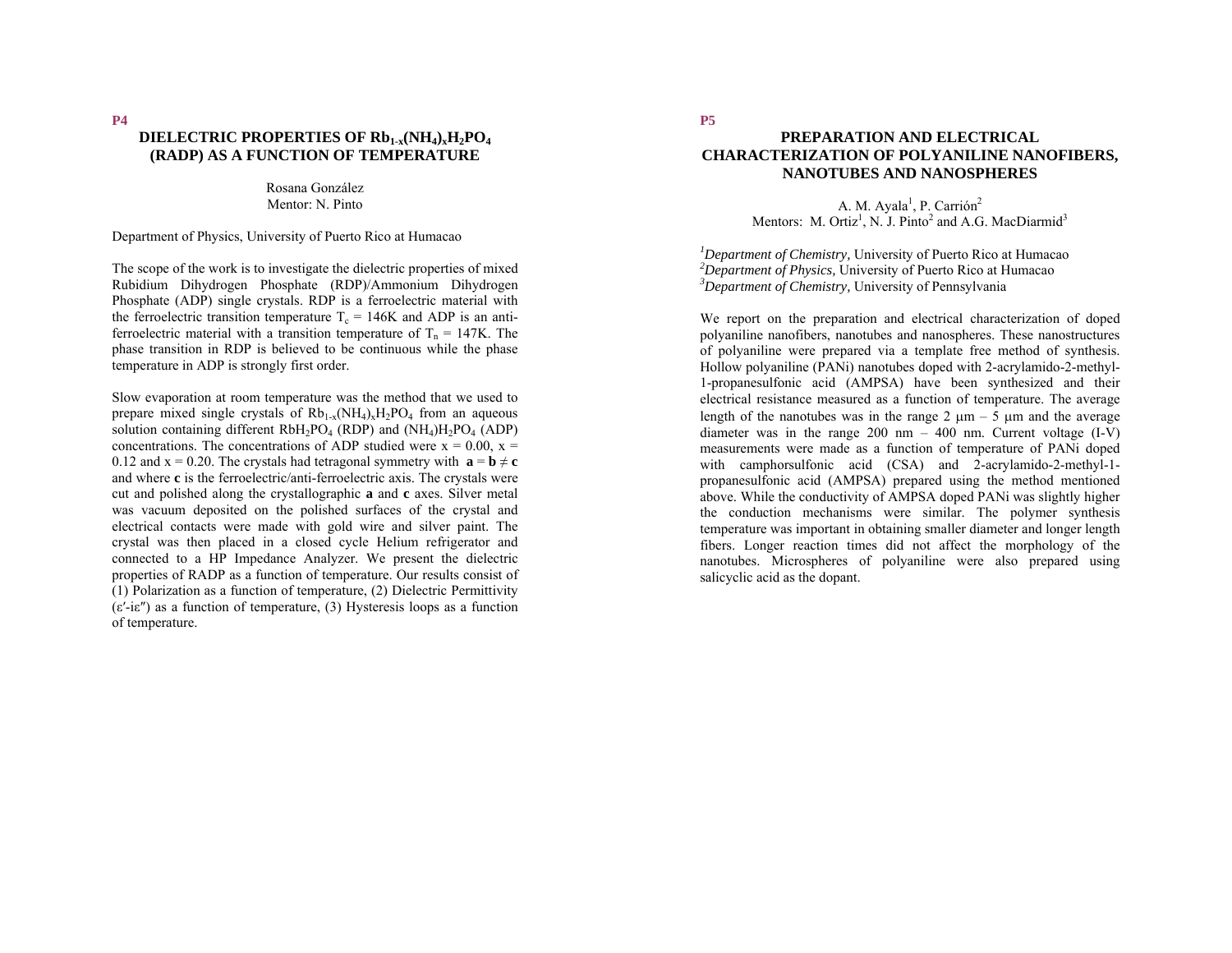## **P6 DEVELOPMENT OF A DNA SENSOR USING PEPTIDE NUCLEIC ACID (PNA) AS A PROBE ATTACHED TO POLYSTYRENE FILMS**

Rocío del A. Cardona and Lisa Muñoz Mentor: Ana Guadalupe

Department of Chemistry, University of Puerto Rico at Rio Piedras

The need for fast detection of harmful bacteria and other pathogens has leaded the scientific community to study new sensor probes and devices. Peptide Nucleic Acid (PNA), a DNA synthetic analog, is a new tool in nucleic acid research. This molecule posses many of DNA properties but also present promising features because of its capacity to form more rigid structures, better hybridization and to detect bases mismatches. Due to its properties PNA has been used as a probe in the construction of DNA biosensors.

In our research, thin films of polystyrene functionalized with succinimide were prepared over gold substrates. PNA chains modified with amino groups were immobilized in the polymer surface. The complementary DNA sequence for PNA was labeled with a ferrocene complex. The hybridization was monitored by the redox process of ferrocene using Osteryoung Square Wave Voltammetry (OSWV). Atomic Force Microscopy (AFM) and X-Ray Photoelectron Spectroscopy (XPS) were used to determine morphology changes after immobilization and hybridization. The electrochemical studies showed that the response time for double strand formation were around 60 min. Using AFM and XPS the formation of the double strand was also confirmed after changes in surface morphology and elemental analysis, respectively. To complete the development of our DNA/PNA sensor a calibration curve will be constructed to evaluate the analytical characteristics of this sensor.

## **DESIGN OF SHORT DNA OLIGONUCLEOTIDES TO DETECT SALMONELLA**

Carly Carrión, Josiel Medina Mentor: Esther Vega

Department of Mathematics, University of Puerto Rico at Humacao

The purpose of this project is to design an array DNA probe to detect *Salmonella* in foods. We have been working designing short DNA sequences to detect *Hin*, *InvA*, *OmpC* and *Sdfl* for *Salmonella*. Preliminary work in terms of the design of these sequences indicates that these genes for *Salmonella* are important in the detection of these organisms as shown by PCR. However, the primers used in PCR were longer (21-mer). When shorter primers were design to detect the target genes, although computer simulated hybridization indicates that the sequences were only able to hybridize with *Salmonella*, preliminary work in the laboratory indicated that the sequences tested are able to hybrize with DNA from other organisms. Other sequences will be tested to find those able to hybridize only with *Salmonella*.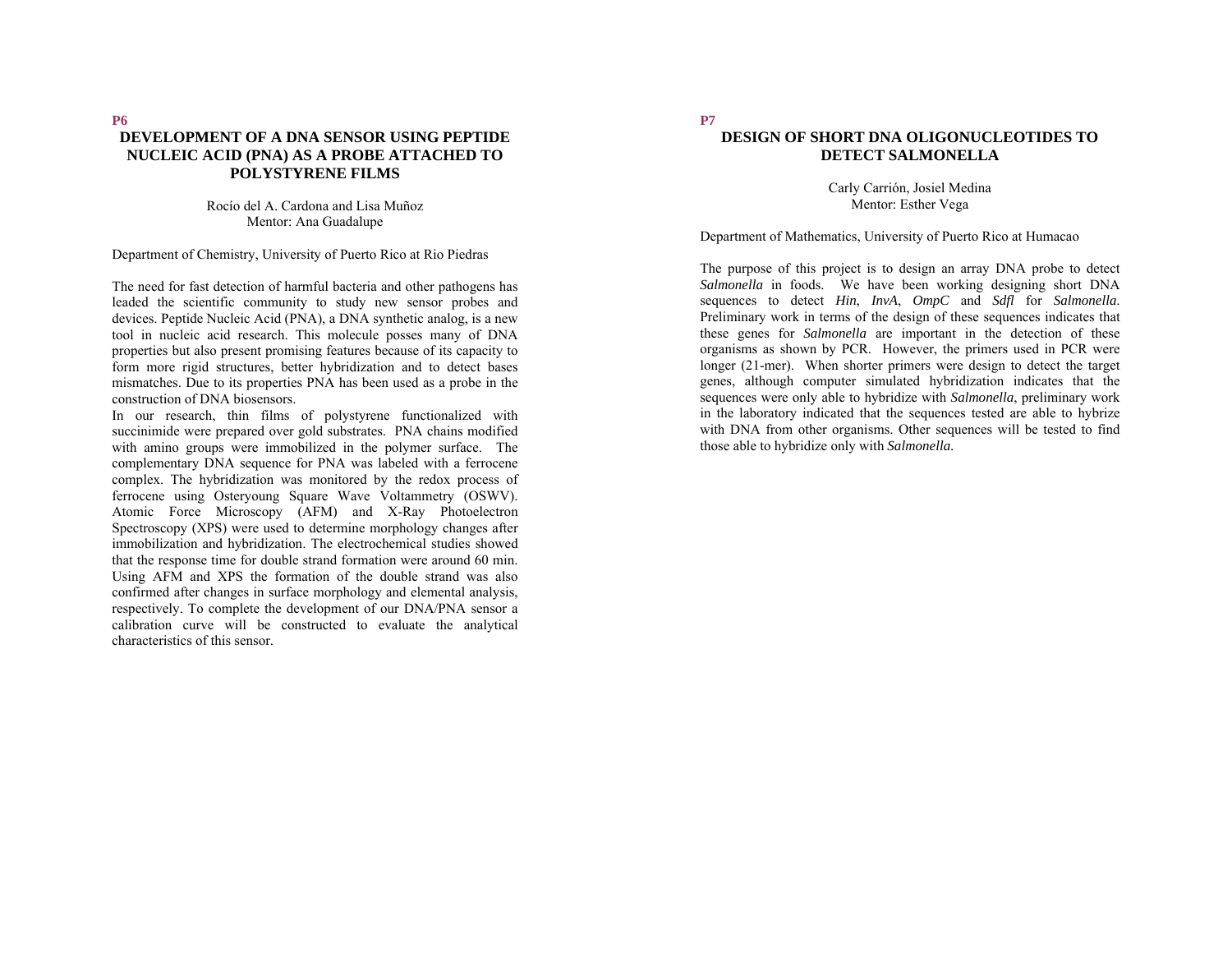## **TIN OXIDE NANOFIBERS ELECTROSPUN USING A SnCl4 PRECURSOR SOLUTION**

Neliza León<sup>1</sup>, Glendalys Figueroa<sup>1</sup> and Anamaris Meléndez<sup>1</sup> Mentors: Idalia Ramos<sup>1</sup>, Rogelio Furlan<sup>1</sup>, Nicholas Pinto<sup>1</sup>, Jorge J. Santiago-Avilés<sup>2</sup>

<sup>1</sup> Department of Physics, University of Puerto Rico at Humacao <sup>2</sup> Department of Electrical and Systems Engineering, University of Pennsylvania

Ultrafine tin oxide (SnO2) fibers in the rutile structure, with diameter ranging from 100nm to several microns, were synthesized using electrospinning and a precursor solution which is a mixture of pure SnO2 sol made from SnCl4 : H2O : C3H7OH : 2-C3H7OH at a molar ratio of 1:9:9:6, and a viscous solution made from poly(ethylene oxide) (PEO) (molecular weight 900,000) and chloroform CHCl3 at a ratio of 200mg PEO/10mL CHCl3. This solution allows obtaining an appropriate viscosity for the electrospinning process. The as deposited fibers were sintered at 400, 500, 600, and 700°C in air for two hours and were characterized using Scanning Electron Microscopy (SEM), Xray diffraction (XRD), Raman microspectrometry and x-ray photoelectron spectroscopy (XPS). The results showed that up to the sintering temperature of 700°C, the synthesized fibers are composed of  $SnO<sub>2</sub>$ .

## **P9**

## **ELECTROCHEMICAL SYNTHESIS AND PHYSICOCHEMICAL CHARACTERIZATION OF GOLD-COVERED POROUS SILICON µ-WELLS**

Mariem Rosario-Canales<sup>1</sup> and Maritere Rivera Sánchez<sup>1</sup> Mentors: Ana R. Guadalupe<sup>1</sup>, and Luis F. Fonseca<sup>2</sup>

<sup>1</sup>University of Puerto Rico, Río Piedras Campus, Department of Chemistry.

<sup>2</sup>University of Puerto Rico, Río Piedras Campus, Department of Physics.

Our research focuses on the use of porous silicon (PSi) micro- and nanostructured surfaces for applications in the production of cost-effective electrochemical sensors and arrays. We report on the preparation and morphological characterization of PSi structures grown in sodium fluoride (NaF) aqueous solutions, and the subsequent gold sputtering and electrochemical studies of these porous surfaces. The PSi samples were prepared by standard electrochemical etching of <100>, p-type crystalline silicon wafers with a resistivity of 20-30  $\Omega$ ⋅cm that contained an aluminum contact on the back side. Scanning electron microscopy (SEM) analyses revealed morphologies consisting of a high-density array of micron-sized wells or macroporous networks. Because we have previously demonstrated through surface characterization techniques that the porous framework is covered with a silicon dioxide layer, it is necessary to cover the surfaces with a gold layer to make them conductive. Thus, the PSi substrates were submitted to gold sputtering and electrochemical characterization was done using the techniques cyclic voltammetry (CV) and chronocoulometry (CC). For CV, the electroactive probe was ferrocene carboxylic acid (Fc-COOH) in phosphate buffer at pH 6.98. Results indicated that the Fc-COOH redox process was diffusion controlled and data obtained at various scan rates showed resistance to electron transfer. CC studies were done in aqueous and organic media to determine the active area of the gold-covered porous electrodes. Ongoing and future work with the PSi surfaces includes high-resolution transmission electron microscopy characterization and their exploitation for the development of electrochemical sensor arrays.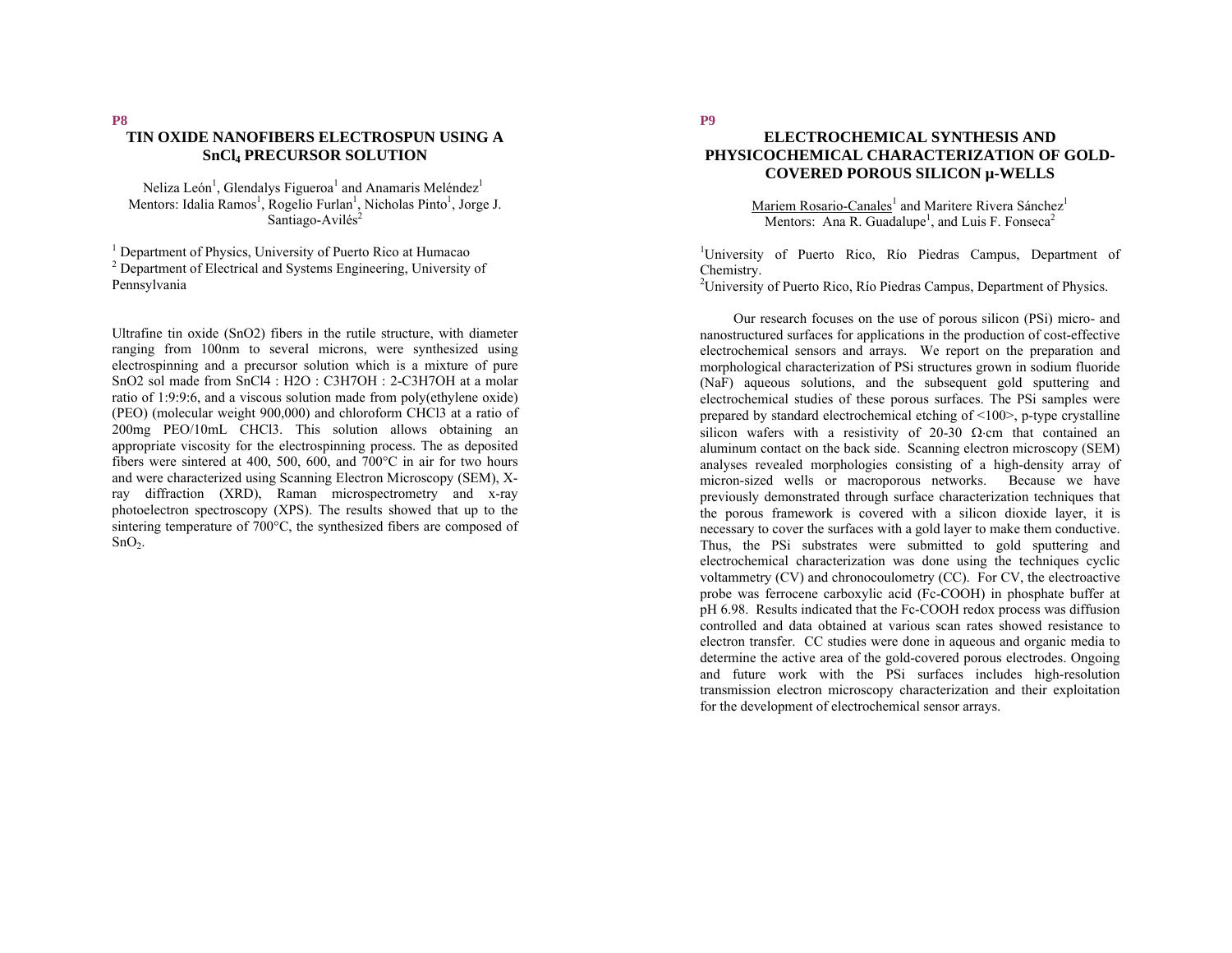## **FIELD EFFECT TRANSISTORS BASED ON PENTACENE**

Pedro L. Carrión Morant<sup>1</sup> Mentors: Nicholas J. Pinto<sup>1</sup>, Alan T. Johnson<sup>2</sup>

<sup>1</sup> Department of Physics and Electronics, University of Puerto Rico at Humacao 2 Department of Physics, University of Pennsylvania

We present our results on the field effect transistor behavior of pentacene. We have used doped  $Si-SiO<sub>2</sub>$  wafers and also varnish coated copper wires as the substrate and gate electrode. Pentacene was vacuum deposited over these substrates to form the source drain active semiconductive layer. In addition, we have electrospun polystyrene fibers, and then we have coated the fibers with pentacene and placed them on a pre-patterned silicon substrate in a field effect transistor configuration. The purpose of this study was to familiarize ourselves in the fabrication and testing of field effect transistors based on pentacene. Our final goal is to be able to fabricate field effect transistors based on pentacene nanofibers.

## **P11**

## **STUDY OF THE INTERACTION OF POLYCATIONS WITH AN 18-MER DNA SEQUENCE**

Fernando González, Rocío Cardona and José N. Carrasquillo Mentor: Ana R. Guadalupe

Department of Chemistry, University of Puerto Rico at Rio Piedras

 Detection of *Escherichia coli* 0157:H7 has been of great concern for the quality control of food and pharmaceutical products. Different detection systems had been used for detection pathogens but many are slow, costly and not user-friendly analyses. Thus, the development of electrochemical biosensors offer a fast, cheap and easy-to-use alternative for the detection of pathogens, specially when quality assurance methods are required for the fast release of safe products to the market. Electroactive polycations of poly (vinylferrocene-co-4-vinylpyridine) in a 25%vfc/75%4-vpy ratio, quaternized with methyl, ethyl or propyl iodide were used as electroactive labels for the detection of the 18-mer DNA sequence (ds-LMB1) formed by the oligonucleotide ss-LMB1P (5'- CTA TGC ACG TTC CGG TAT-3') and its complementary sequence (ss-LMB1C). The detection of the ds-DNA was based on the electrostatic interaction between the negatively charged phosphates of the DNA and the polycations, forming an interpolyelectrolyte complex (IPEC). The binding studies, which were performed by Osteryoung square wave voltammetry (OSWV), showed binding constants in the range of  $10^6$  M<sup>-1</sup>. The results show that increase in quaternizing agent aliphatic chain decrease the binding strength of IPECs, but not significantly. In conclusion, polycations are good electrochemical labels for the detection of target DNA sequences, which could be the basis for the development of electrochemical biosensors for the detection of E. *coli* 0157:H7. required for the fast release of safe products to the market. Electroactive polycations of poly (vinylferroceneco-4-vinylpyridine) in a 25%vfc/75%4-vpy ratio, quaternized with methyl, ethyl or propyl iodide were used as electroactive labels for the detection of the 18-mer DNA sequence (ds-LMB1) formed by the oligonucleotide ss-LMB1P (5'- CTA TGC ACG TTC CGG TAT-3') and its complementary

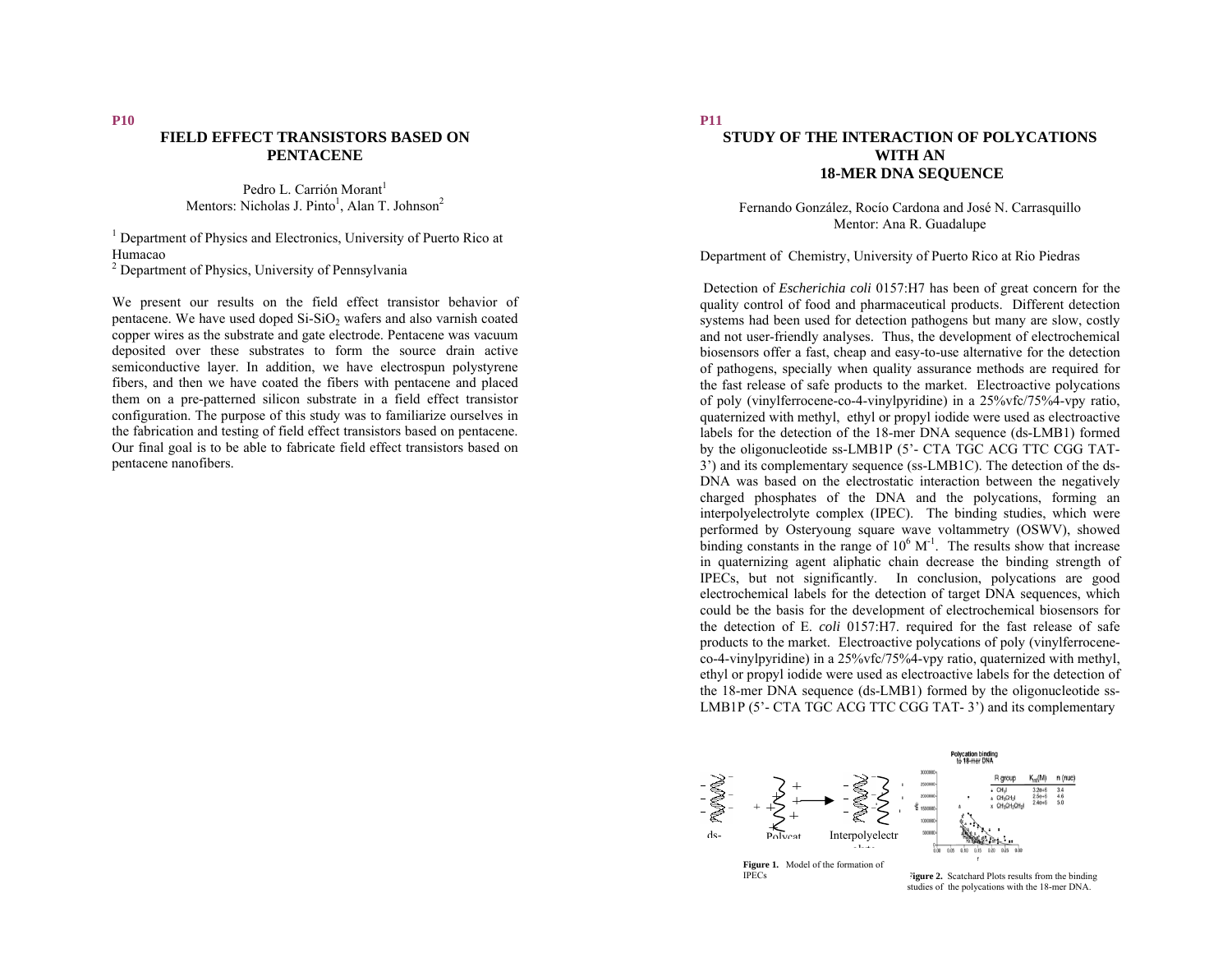## **SIMULATION OF FLUID MIXING IN MICROCHANNELS**

Wendell  $Rosado<sup>1</sup>$ Mentors: José Sotero<sup>1</sup> and Jorge J. Santiago Avilés<sup>2</sup>

1 Department of Mathematics, University of Puerto Rico at Humacao <sup>2</sup> Department of Electrical and Systems Engineering, University of Pennsylvania

We discuss our implementation of a simulation of Fluids in Macrochannels. This implementation uses a program called FreeFem. The way that the fluids respond depends in the pressure that is given in the starting point of the macrochannel. A 2D version of the simulation is currently completed. Creating an algorithm that resembles the way that fluids respond in a microscopic environments, better graphics, conversion to ANSIS and C++, and extension to 3D models will be added.



**Natural Sciences Building, UPR Humacao**